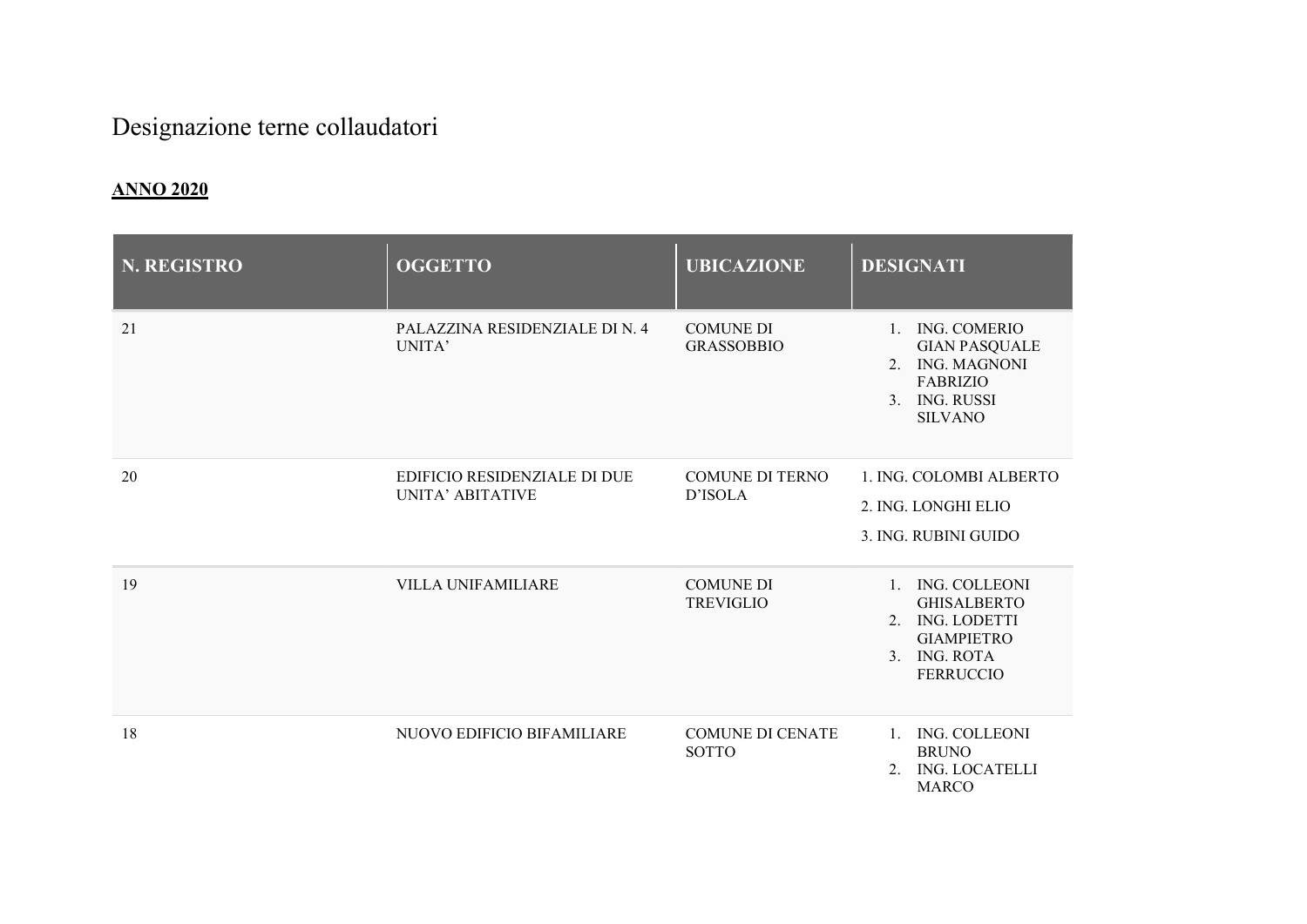| <b>N. REGISTRO</b> | <b>OGGETTO</b>                                         | <b>UBICAZIONE</b>                  | <b>DESIGNATI</b>                                                                                                       |
|--------------------|--------------------------------------------------------|------------------------------------|------------------------------------------------------------------------------------------------------------------------|
|                    |                                                        |                                    | 3. ING. ROSSI PIER<br><b>PAOLO</b>                                                                                     |
| 17                 | REALIZZAZIONE NUOVI EDIFICI<br>RESIDENZIALI            | <b>COMUNE DI</b><br><b>BERGAMO</b> | 1. ING. CIVIDINI<br>GIOVANNI A.<br>2. ING. LOCATELLI<br><b>MARCO A. (N.1379)</b><br>3. ING. ROSSI<br><b>CHIRISTIAN</b> |
| 16                 | NUOVO IMPIANTO PRODUTTIVO AD<br><b>USO INDUSTRIALE</b> | <b>COMUNE DI</b><br><b>BARZANA</b> | 1. ING. CHIAPPA<br>STEFANO A.<br>2. ING. LOCATELLI<br><b>IVAN</b><br>3. ING. RONCALLI<br><b>STEFANO</b>                |
| 15                 | <b>VILLA UNIFAMILIARE</b>                              | <b>COMUNE DI</b><br><b>MAPELLO</b> | 1. ING. CHIAPPA<br><b>PAOLO</b><br>2. ING. LOCATELLI<br><b>DUILIO</b><br>3. ING. ROMANO<br><b>DONATO</b>               |
| 14                 | NUOVO EDIFICIO RESIDENZIALE<br>(VILLETTA UNIFAMILIARE) | <b>COMUNE DI</b><br><b>MAPELLO</b> | 1. ING. CHIAPPA<br><b>MORENO</b><br>2. ING. LAZZARONI<br><b>GIOVANNI</b>                                               |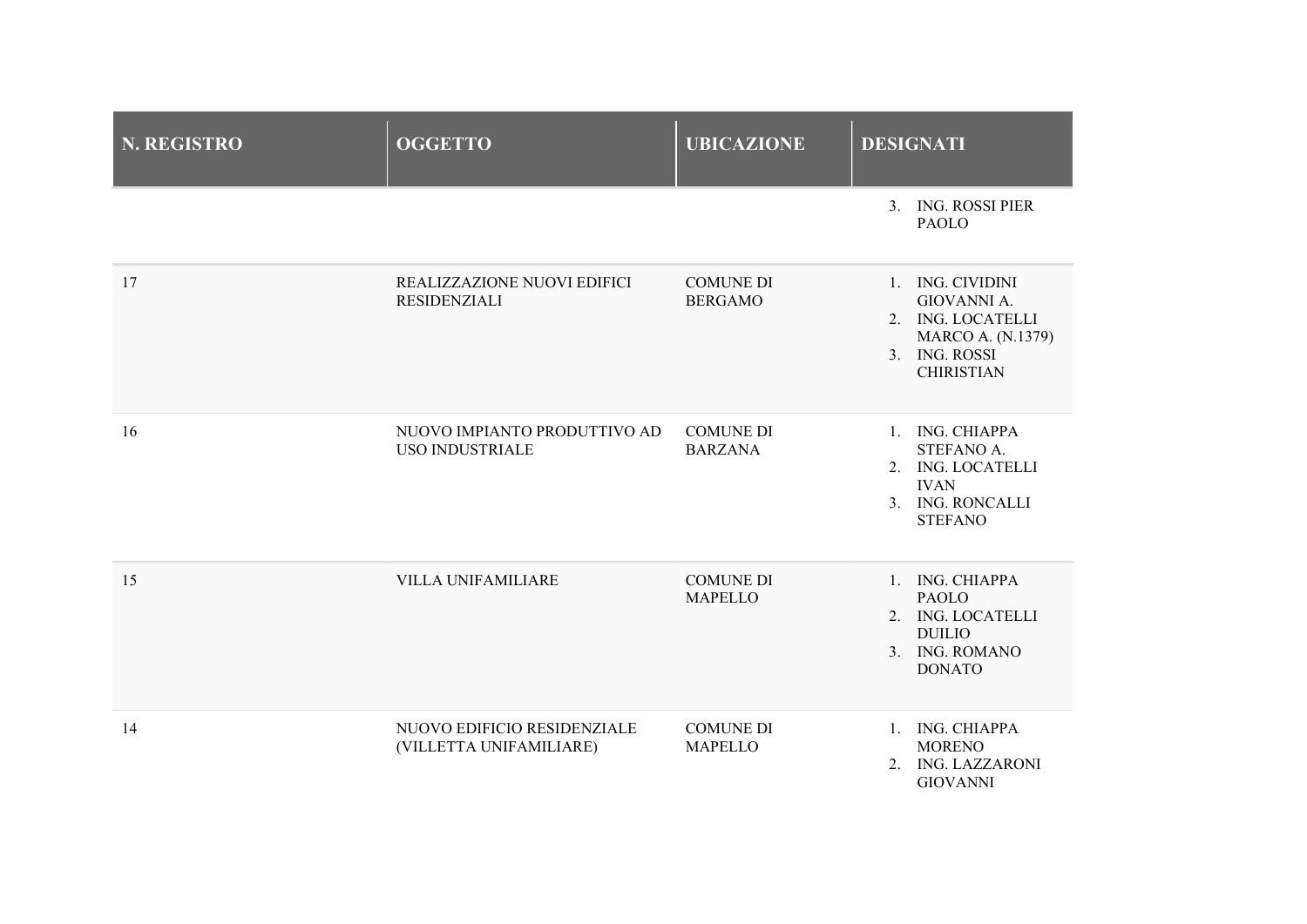| <b>N. REGISTRO</b>                                                                                                     | <b>OGGETTO</b>                                                                | <b>UBICAZIONE</b>                     | <b>DESIGNATI</b>                                                                                                  |
|------------------------------------------------------------------------------------------------------------------------|-------------------------------------------------------------------------------|---------------------------------------|-------------------------------------------------------------------------------------------------------------------|
|                                                                                                                        |                                                                               |                                       | 3. ING. RIVA EMILIA                                                                                               |
| 13                                                                                                                     | REALIZZAZIONE PALAZZINA<br>RESIDENZIALE DI N. 12 UNITA'<br><b>IMMOBILIARI</b> | <b>COMUNE DI</b><br><b>TREVIGLIO</b>  | 1. ING. CERONI<br><b>ALESSANDRO</b><br>2. ING. KNISEL<br><b>STEFANO</b><br>3. ING. RESEGHETTI<br><b>FEDERICO</b>  |
| 12                                                                                                                     | REALIZZAZIONE DI N. 2 FABBRICATI<br><b>RESIDENZIALI</b>                       | <b>COMUNE DI</b><br>TRESCORE B.       | 1. ING. CEFIS<br><b>RICCARDO</b><br>2. ING. IMPICCICCHE'<br><b>ANTONINO</b><br>3. ING. REPOSO<br><b>LUCAPAOLO</b> |
| 11<br>TERNA ANNULLATA IN DATA<br>13/04/2021 PROT. 0000392/21 A<br>SEGUITO DI RICHIESTA DA PARTE<br><b>DELL'IMPRESA</b> | NUOVO EDIFICIO RESIDENZIALE                                                   | <b>COMUNE DI</b><br>ZANDOBBIO         | 1. ING. CATTANEO<br><b>GIUSEPPE</b><br>2. ING. IMBERTI<br><b>STEFANO</b><br>3. ING. REGONESI<br><b>CLAUDIO</b>    |
| 10                                                                                                                     | REALIZZAZIONE FABBRICATO<br><b>RESIDENZIALE</b>                               | <b>COMUNE DI</b><br><b>BRUSAPORTO</b> | 1. ING. CATTANEO<br><b>ADALBERTO</b><br>2. ING. GUALENI<br><b>ATTILIO</b>                                         |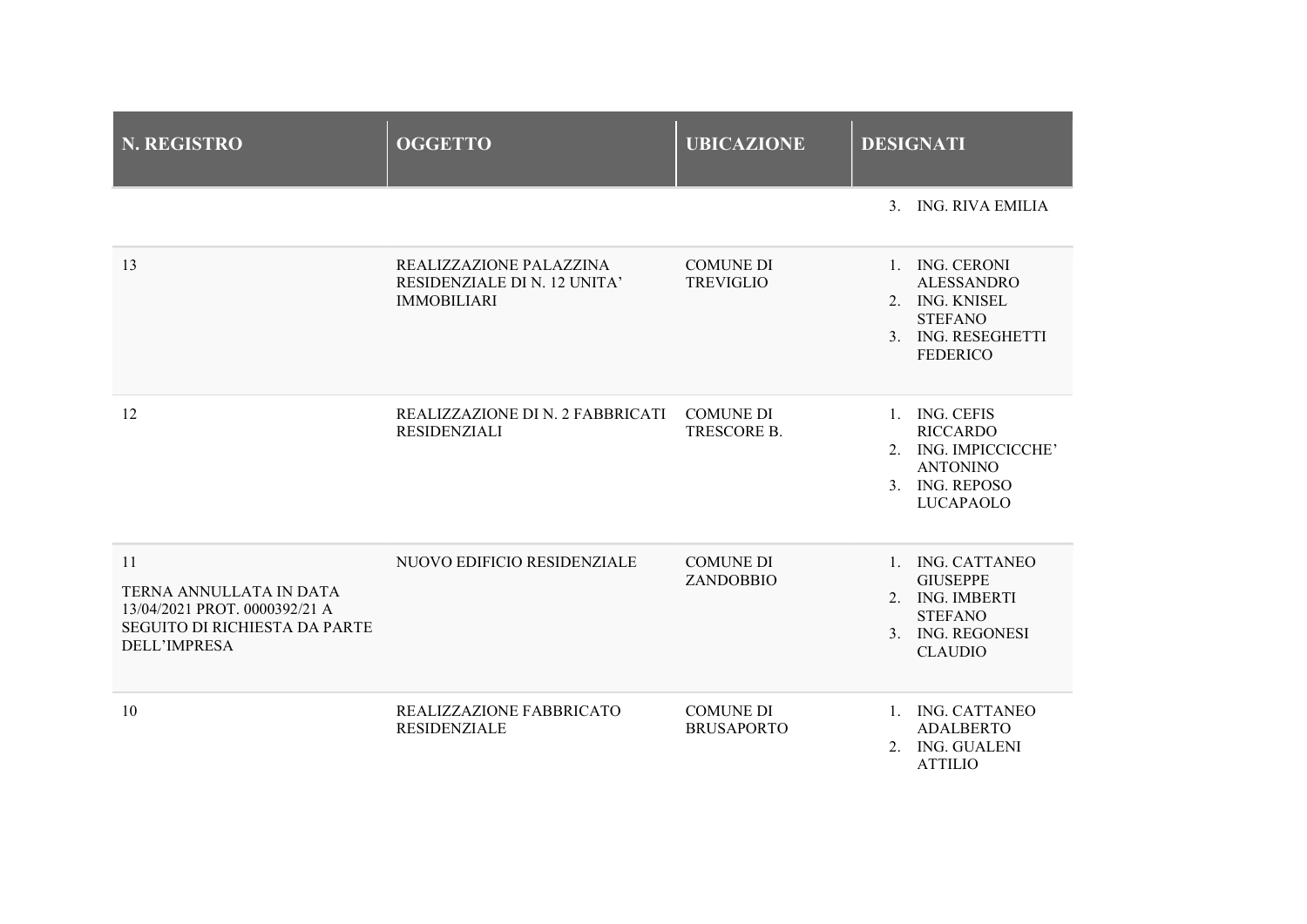| <b>N. REGISTRO</b> | <b>OGGETTO</b>                                                                         | <b>UBICAZIONE</b>                               | <b>DESIGNATI</b>                                                                                                             |
|--------------------|----------------------------------------------------------------------------------------|-------------------------------------------------|------------------------------------------------------------------------------------------------------------------------------|
|                    |                                                                                        |                                                 | 3. ING. RECALCATI<br><b>PAOLO</b>                                                                                            |
| 9                  | RISTRUTTURAZIONE EDIFICIO<br>RESIDENZIALE                                              | <b>COMUNE DI</b><br><b>SCANZOROSCIATE</b>       | 1. ING. CATALINI<br><b>DARIO</b><br>2. ING. GRITTI<br><b>ERNESTO</b><br>3. ING. RAVASIO<br><b>FRANCO</b>                     |
| 8                  | DEMOLIZIONE FABBRICATO<br>ESISTENTE PER REALIZZAZIONE<br>NUOVO EDIFICIO PLURIFAMILIARE | <b>COMUNE DI SERIATE</b>                        | 1. ING. CARRARA<br><b>IVAN</b><br>2. ING. GRASSELLI<br><b>ANGELO</b><br>3. ING. RAVASIO<br><b>ANDREA</b><br><b>FRANCESCO</b> |
| $\overline{7}$     | DUE NUOVI EDIFICI RESIDENZIALI<br>CON N. 4 UNITA' ABITATIVE                            | <b>COMUNE DI</b><br><b>BONATE SOPRA</b>         | 1. ING. CARDANI<br><b>CALUDIO</b><br>2. ING. GOGGIA EZIO<br>3. ING. QUADRI<br><b>GIORDANO</b>                                |
| 6                  | EDIFICIO RESIDENZIALE A SCHIERA<br><b>SU TRE PIANI</b>                                 | <b>COMUNE DI</b><br>CAZZANO S.<br><b>ANDREA</b> | 1. ING. CARAVITA<br>PIERALDO<br>2. ING. GNOCCHI<br><b>SANDRO</b>                                                             |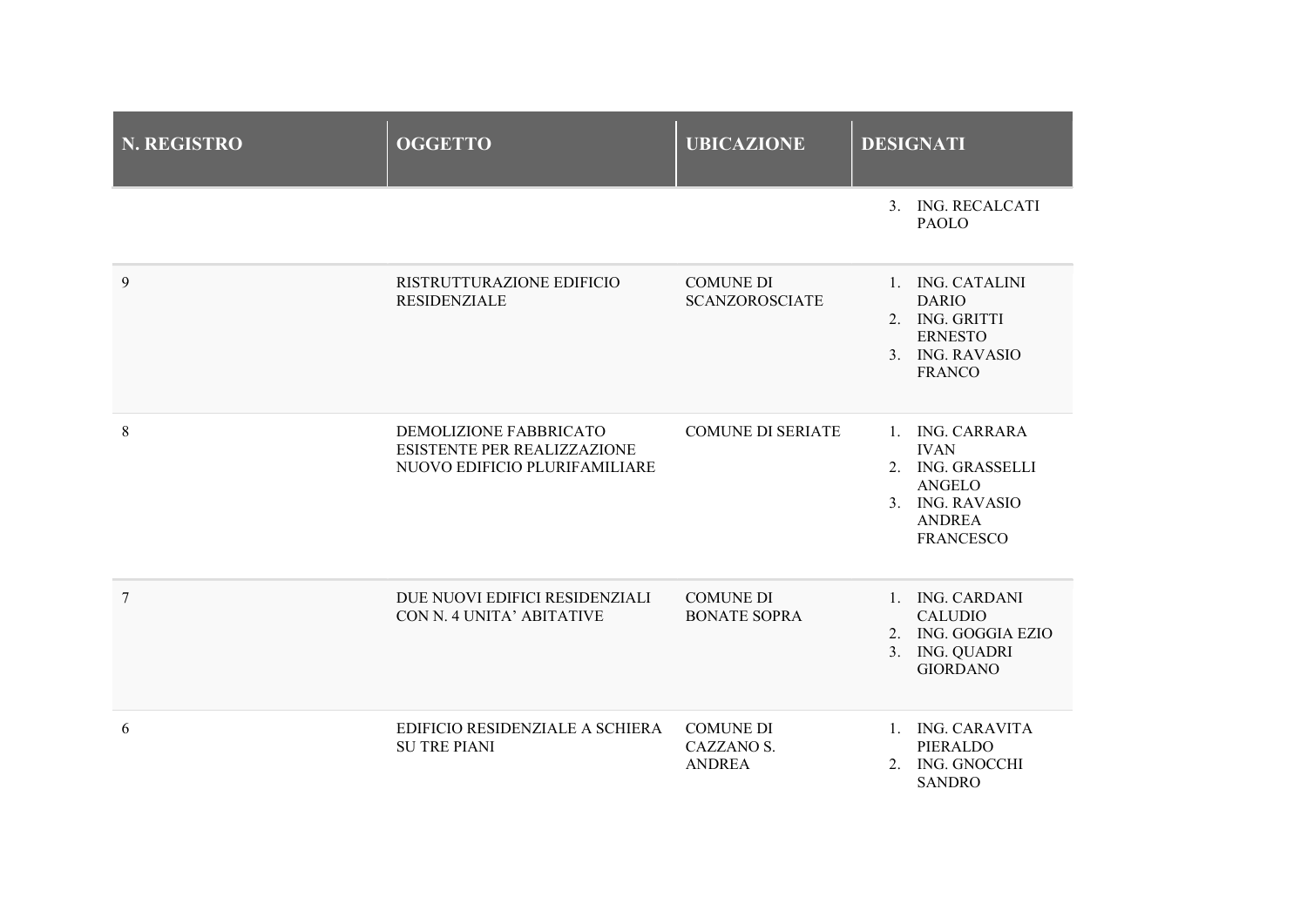| <b>N. REGISTRO</b>       | <b>OGGETTO</b>                          | <b>UBICAZIONE</b>                         | <b>DESIGNATI</b>                                                                                                               |
|--------------------------|-----------------------------------------|-------------------------------------------|--------------------------------------------------------------------------------------------------------------------------------|
|                          |                                         |                                           | 3. ING. POLI NARNO                                                                                                             |
| 5                        | EDIFICIO UNIFAMILIARE (B)               | <b>COMUNE DI</b><br><b>STEZZANO</b>       | 1. ING. CANEVA<br><b>ZANINI</b><br><b>ALESSANDRO</b><br>2. ING. GHILARDI<br><b>LUCA</b><br>3. ING. PISONI<br><b>ALESSANDRO</b> |
| $\overline{\mathcal{L}}$ | NUOVO EDIFICIO RESIDENZIALE             | <b>COMUNE DI ZOGNO</b>                    | 1. ING. CALVI SILVIO<br>2. ING. GELMI<br><b>RENATO</b><br>3. ING. PIROTTA<br><b>ADRIANO</b>                                    |
| $\overline{3}$           | NUOVO FABBRICATO<br><b>RESIDENZIALE</b> | <b>COMUNE DI VILLA</b><br><b>DI SERIO</b> | 1. ING. CALISSI<br><b>GIUSEPPE</b><br>2. ING. GASPARI<br><b>CLAUDIO</b><br><b>GIOVANNI</b><br>3. ING. PINI DAVIDE              |
| 2                        | NUOVA PALAZZINA RESIDENZIALE            | <b>COMUNE DI ALBANO</b><br>S.A.           | 1. ING. CALDERONI<br><b>GIANFRANCO</b><br>2. ING. GARDONI<br><b>ABELINO</b>                                                    |